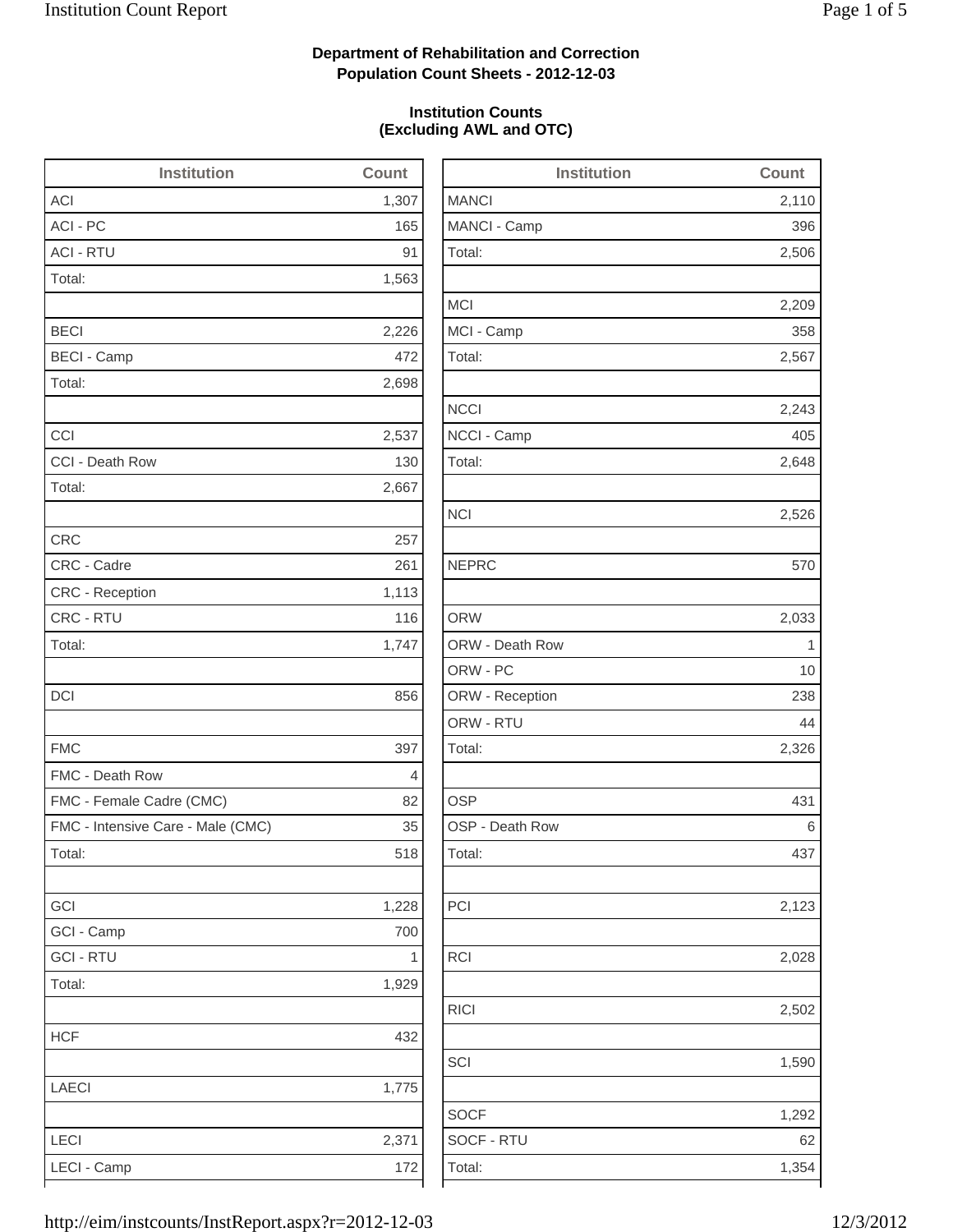### Institution Count Report Page 2 of 5

| Total:                   | 2,543 |
|--------------------------|-------|
|                          |       |
| <b>LOCI</b>              | 2,273 |
|                          |       |
| <b>LORCI</b>             | 152   |
| <b>LORCI - Cadre</b>     | 453   |
| <b>LORCI - Reception</b> | 985   |
| Total:                   | 1,590 |
|                          |       |
| <b>MACI</b>              | 995   |
| <b>MACI - Minimum</b>    | 1,294 |
| MACI - Youth             | 33    |
| Total:                   | 2,322 |

|                  | <b>Total Population:</b> | 49,807 |
|------------------|--------------------------|--------|
|                  |                          |        |
| Total:           |                          | 1,398  |
| <b>WCI - RTU</b> |                          | 43     |
| <b>WCI</b>       |                          | 1,355  |
|                  |                          |        |
| Total:           |                          | 1,233  |
| <b>TOCI - PC</b> |                          | 56     |
| <b>TOCI</b>      |                          | 1,177  |
|                  |                          |        |
| <b>TCI</b>       |                          | 1,086  |
|                  |                          |        |

#### **Male Population by Security Level (Include AWL and Exclude OTC)**

| <b>Security Level</b> |                   | <b>Body</b> | <b>AWL</b> | $(-OTC)$ | <b>Total</b> |
|-----------------------|-------------------|-------------|------------|----------|--------------|
| Total Levels 3,4,5    |                   | 14.398      | 60         | 109      | 14,349       |
| Total Levels 2        |                   | 18.369      | 119        | 223      | 18,265       |
| Total Levels 1        |                   | 13.042      | 139        | 104      | 13,077       |
|                       | <b>Total Male</b> | 45,809      | 318        | 436      | 45,691       |

#### **Female Population by Institution (Include AWL and Exclude OTC)**

| Institution              | <b>Body</b>    | <b>AWL</b>       | $(-OTC)$       | <b>Total</b>   |
|--------------------------|----------------|------------------|----------------|----------------|
| <b>CRC</b>               | $\overline{2}$ | $\mathbf 0$      | 0              | $\overline{2}$ |
| DCI                      | 856            | $\overline{7}$   | 6              | 857            |
| <b>FMC</b>               | 11             | $\overline{2}$   | $\overline{2}$ | 11             |
| FMC - Female Cadre (CMC) | 82             | $\sqrt{3}$       |                | 84             |
| <b>LAECI</b>             | 1              | $\mathbf 0$      | $\mathbf 0$    |                |
| <b>NCI</b>               | 2              | $\overline{0}$   | $\overline{0}$ | $\overline{2}$ |
| <b>NEPRC</b>             | 570            | 5                | 7              | 568            |
| <b>ORW</b>               | 2,033          | 35               | 29             | 2,039          |
| ORW - Death Row          | 1              | $\boldsymbol{0}$ | $\mathbf 0$    |                |
| ORW - PC                 | 10             | $\mathbf 0$      | 0              | 10             |
| ORW - Reception          | 238            | $\mathbf{0}$     | $\mathbf 0$    | 238            |
| ORW - RTU                | 44             | $\Omega$         | $\Omega$       | 44             |
| <b>Total Female</b>      | 3,850          | 52               | 45             | 3,857          |
| <b>Total Population:</b> | 49,659         | 370              | 481            | 49,548         |

#### **Male Population by Institution: Security Levels 3, 4, 5 (Include AWL and Exclude OTC)**

| Inc<br>---- | <u>Lou</u> | <b>MIL</b><br>$\sim$ vv $\sim$ |  |
|-------------|------------|--------------------------------|--|
|             |            |                                |  |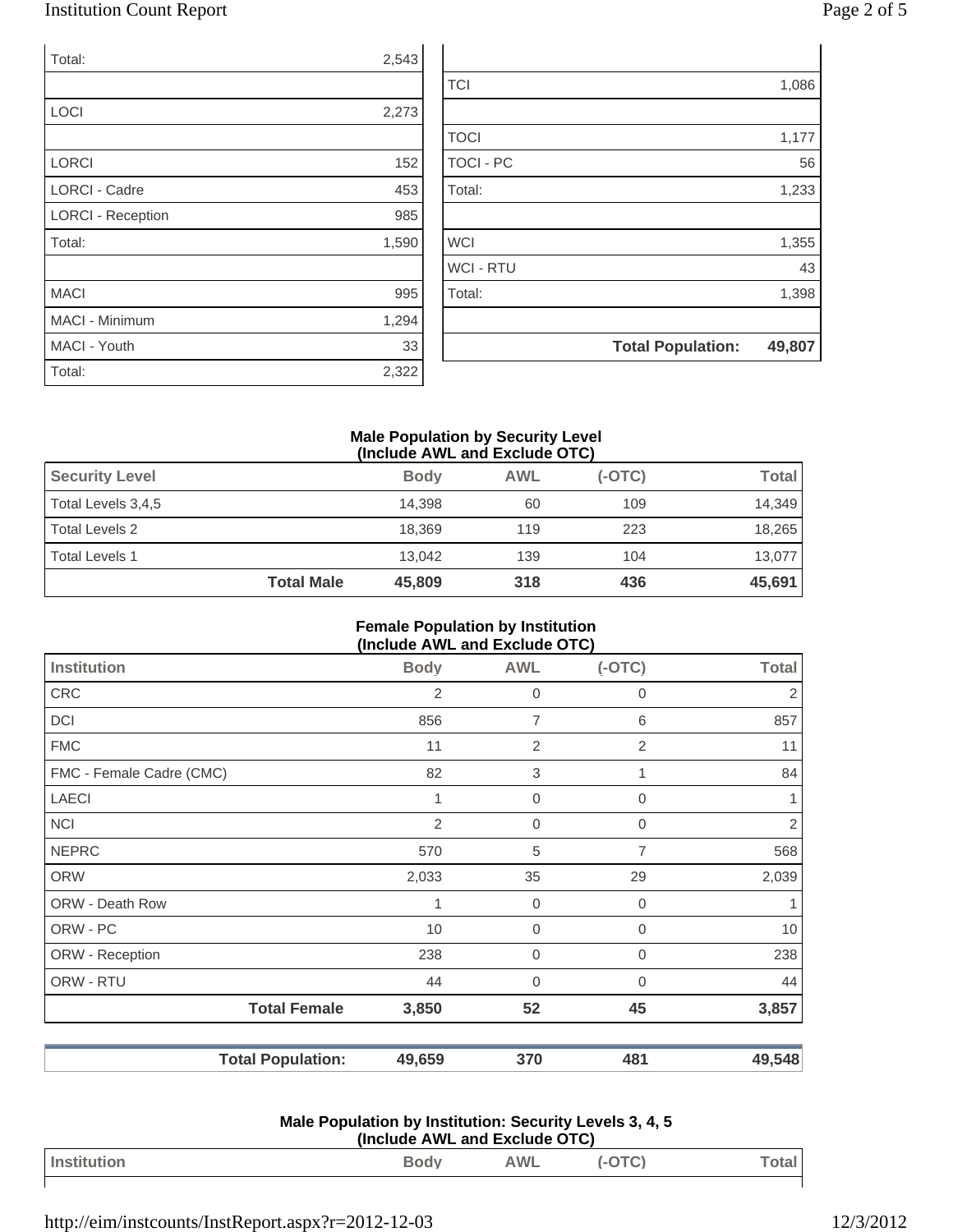# Institution Count Report Page 3 of 5

| ACI                               |                      | 26             | 1                   | $\mathbf 0$      | 27                        |
|-----------------------------------|----------------------|----------------|---------------------|------------------|---------------------------|
| ACI - PC                          |                      | 94             | $\boldsymbol{0}$    | $\mbox{O}$       | 94                        |
| <b>BECI</b>                       |                      | $\hbox{9}$     | $\mathbf 0$         | $\mathbf 0$      | $\hbox{9}$                |
| CCI                               |                      | $\sqrt{2}$     | $\boldsymbol{0}$    | $\mathbf 0$      | $\overline{c}$            |
| CCI - Death Row                   |                      | $\mathbf{1}$   | $\boldsymbol{0}$    | $\mathbf 0$      | $\mathbf{1}$              |
| CRC                               |                      | 123            | $\sqrt{2}$          | $\hbox{9}$       | 116                       |
| CRC - Cadre                       |                      | 241            | $\mathbf 0$         | $\mathbf 0$      | 241                       |
| CRC - Reception                   |                      | 751            | $\sqrt{2}$          | 11               | 742                       |
| CRC - RTU                         |                      | 102            | $\boldsymbol{0}$    | $\boldsymbol{0}$ | 102                       |
| <b>FMC</b>                        |                      | 15             | $\mbox{O}$          | $\mathbf 0$      | 15                        |
| FMC - Intensive Care - Male (CMC) |                      | $\mathsf 3$    | $\boldsymbol{0}$    | $\mathbf 0$      | $\ensuremath{\mathsf{3}}$ |
| GCI                               |                      | $\mathbf{1}$   | $\mathbf 0$         | $\mathbf 0$      | 1                         |
| LAECI                             |                      | $\overline{4}$ | $\mbox{O}$          | $\mathbf 0$      | 4                         |
| LECI                              |                      | 2,294          | $\overline{4}$      | 17               | 2,281                     |
| LOCI                              |                      | 12             | $\boldsymbol{0}$    | $\boldsymbol{0}$ | 12                        |
| <b>LORCI</b>                      |                      | 74             | $\,6$               | 24               | 56                        |
| <b>LORCI - Cadre</b>              |                      | 429            | $\mathsf{O}\xspace$ | $\mathbf 0$      | 429                       |
| <b>LORCI - Reception</b>          |                      | 716            | $\sqrt{2}$          | $\mathbf 0$      | 718                       |
| <b>MACI</b>                       |                      | 50             | $\mathbf 0$         | $\mathbf 0$      | 50                        |
| MACI - Youth                      |                      | 21             | $\mbox{O}$          | $\mathbf 0$      | 21                        |
| <b>MANCI</b>                      |                      | 2,051          | $\sqrt{4}$          | 11               | 2,044                     |
| <b>MCI</b>                        |                      | $\overline{2}$ | $\mathbf 0$         | $\mathbf 0$      | $\overline{c}$            |
| NCCI                              |                      | 14             | $\mbox{O}$          | $\mathbf 0$      | 14                        |
| <b>NCI</b>                        |                      | 3              | $\mathbf 0$         | $\mathbf 0$      | $\mathbf{3}$              |
| <b>OSP</b>                        |                      | 431            | $\sqrt{2}$          | 4                | 429                       |
| PCI                               |                      | 43             | 6                   | $\mathbf 0$      | 49                        |
| RCI                               |                      | 1,999          | 12                  | $\hbox{9}$       | 2,002                     |
| <b>RICI</b>                       |                      | 11             | $\mathbf 0$         | $\,0\,$          | 11                        |
| SCI                               |                      | 1              | $\mathsf{O}\xspace$ | $\mathbf 0$      | $\overline{1}$            |
| SOCF                              |                      | 1,292          | $\overline{4}$      | $14$             | 1,282                     |
| SOCF - RTU                        |                      | 62             | $\mathbf 0$         | $\,0\,$          | 62                        |
| <b>TCI</b>                        |                      | 1,038          | $\sqrt{2}$          | $\overline{4}$   | 1,036                     |
| <b>TOCI</b>                       |                      | 1,081          | $\sqrt{2}$          | $\mathfrak{S}$   | 1,080                     |
| TOCI - PC                         |                      | 49             | $\mathsf{O}\xspace$ | $\mathbf 0$      | 49                        |
| WCI                               |                      | 1,312          | $\boldsymbol{9}$    | $\,3$            | 1,318                     |
| WCI - RTU                         |                      | 41             | $\sqrt{2}$          | $\mathbf 0$      | 43                        |
|                                   | Total Levels 3, 4, 5 | 14,398         | 60                  | 109              | 14,349                    |

#### **Male Population by Institution: Security Level 2 (Include AWL and Exclude OTC)**

| $\frac{1}{2}$ |             |     |          |              |
|---------------|-------------|-----|----------|--------------|
| Institution   | <b>Body</b> | AWL | $(-OTC)$ | <b>Total</b> |
| <b>ACI</b>    | 701         |     |          | 704          |
| ACI - PC      | 57          |     |          | 58           |
|               |             |     |          |              |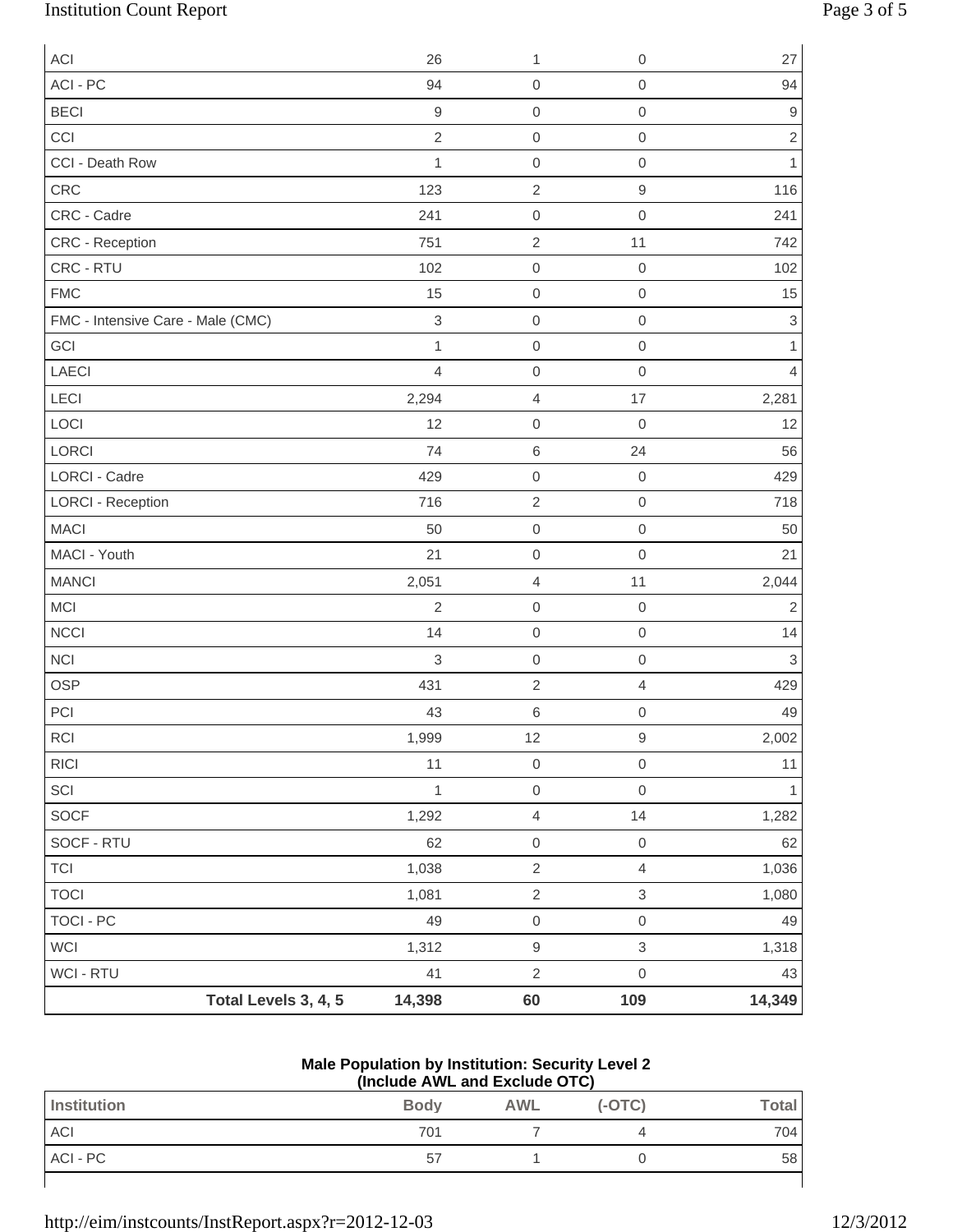# Institution Count Report Page 4 of 5

| <b>ACI - RTU</b>                  | 66             | 1                   | $\boldsymbol{0}$    | 67                        |
|-----------------------------------|----------------|---------------------|---------------------|---------------------------|
| <b>BECI</b>                       | 1,637          | 18                  | 30                  | 1,625                     |
| <b>BECI - Camp</b>                | 8              | $\mathbf 0$         | $\mathbf 0$         | 8                         |
| CCI                               | 1,961          | $\,6$               | 11                  | 1,956                     |
| CRC                               | 78             | $\mathbf{1}$        | $\overline{2}$      | 77                        |
| CRC - Cadre                       | 15             | $\mbox{O}$          | $\mathbf 0$         | 15                        |
| CRC - Reception                   | 191            | $\mathbf{1}$        | $\,8\,$             | 184                       |
| CRC - RTU                         | 10             | $\mathbf 0$         | $\mathbf 0$         | 10                        |
| <b>FMC</b>                        | 28             | $\mathbf 0$         | $\mathbf 0$         | 28                        |
| FMC - Intensive Care - Male (CMC) | 17             | $\mbox{O}$          | $\mathbf 0$         | 17                        |
| GCI                               | 778            | $\mathbf{1}$        | $\overline{4}$      | 775                       |
| GCI - Camp                        | $\mathbf{1}$   | $\mathbf 0$         | $\mathbf 0$         | 1                         |
| <b>HCF</b>                        | 272            | $\sqrt{4}$          | $\mathbf 0$         | 276                       |
| LAECI                             | 1,371          | $\,8\,$             | 17                  | 1,362                     |
| LECI                              | 67             | $\mbox{O}$          | $\mathbf 0$         | 67                        |
| LECI - Camp                       | $\mathbf{1}$   | $\mbox{O}$          | $\mathbf 0$         | 1                         |
| LOCI                              | 1,378          | $\overline{7}$      | 13                  | 1,372                     |
| LORCI                             | 50             | $\,$ 3 $\,$         | 17                  | 36                        |
| <b>LORCI - Cadre</b>              | 24             | $\mathbf 0$         | $\,0\,$             | 24                        |
| <b>LORCI - Reception</b>          | 176            | $\mathbf 0$         | $\mathbf{1}$        | 175                       |
| <b>MACI</b>                       | 945            | $\mathbf{1}$        | 5                   | 941                       |
| MACI - Youth                      | 12             | $\mathbf{1}$        | $\mathbf 0$         | 13                        |
| <b>MANCI</b>                      | 47             | $\mbox{O}$          | $\mbox{O}$          | 47                        |
| MANCI - Camp                      | $\overline{4}$ | $\mathbf 0$         | $\mathbf 0$         | $\overline{4}$            |
| <b>MCI</b>                        | 1,923          | 10                  | 18                  | 1,915                     |
| MCI - Camp                        | 3              | $\mbox{O}$          | $\mathbf 0$         | $\ensuremath{\mathsf{3}}$ |
| <b>NCCI</b>                       | 1,487          | 11                  | 24                  | 1,474                     |
| NCCI - Camp                       | $\mathbf{1}$   | $\mathbf 0$         | $\mathbf 0$         | $\mathbf{1}$              |
| <b>NCI</b>                        | 1,962          | $\hbox{9}$          | 35                  | 1,936                     |
| PCI                               | 1,011          | 22                  | 13                  | 1,020                     |
| RCI                               | 29             | $\mathsf{O}\xspace$ | $\mathsf{O}\xspace$ | 29                        |
| <b>RICI</b>                       | 820            | $\overline{4}$      | $\,8\,$             | 816                       |
| SCI                               | 1,042          | $\,$ 3 $\,$         | 13                  | 1,032                     |
| <b>TCI</b>                        | 48             | $\mathsf{O}\xspace$ | $\mathsf{O}\xspace$ | 48                        |
| <b>TOCI</b>                       | 96             | $\mathsf{O}\xspace$ | $\,0\,$             | 96                        |
| <b>TOCI - PC</b>                  | $\overline{7}$ | $\mathsf{O}\xspace$ | $\mathsf{O}\xspace$ | $\overline{7}$            |
| WCI                               | 43             | $\mathsf{O}\xspace$ | $\mathsf{O}\xspace$ | 43                        |
| WCI - RTU                         | $\overline{2}$ | $\mathbf 0$         | $\mathsf{O}\xspace$ | $\overline{2}$            |
| <b>Total Level 2</b>              | 18,369         | 119                 | 223                 | 18,265                    |

| <b>Male Population by Institution: Security Level 1</b> |  |
|---------------------------------------------------------|--|
| (Include AWL and Exclude OTC)                           |  |

| Institution | Body<br>- | <b>AWL</b> | 1 V J | otal |
|-------------|-----------|------------|-------|------|
|             |           |            |       |      |